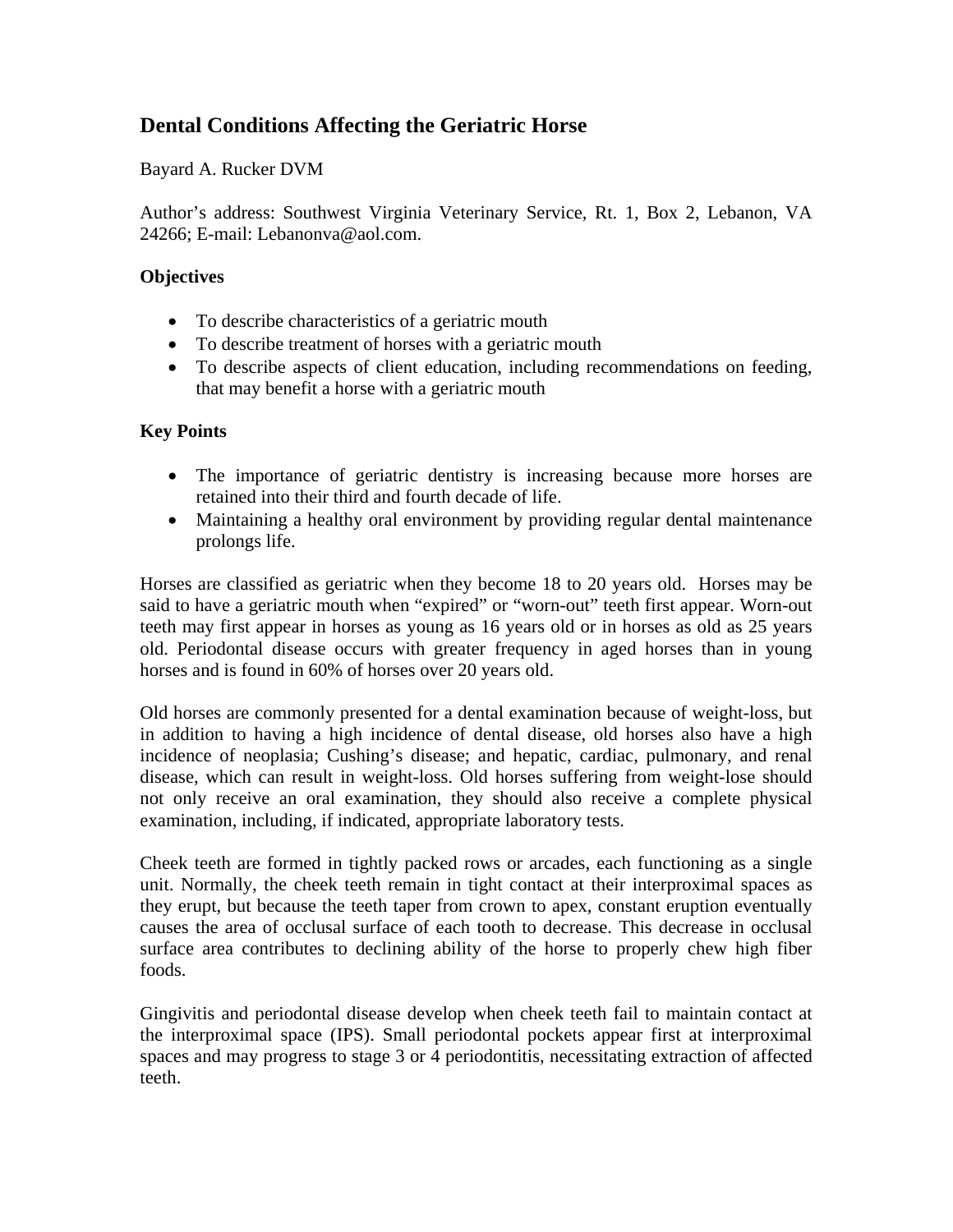## **Expired Teeth**

- The reserve crown is finite, and eruption and wear are relentless.
- If the horse lives long enough, the cheek teeth become worn smooth.

The first pair of teeth to expire is usually the upper nines. These teeth are the first permanents in wear (around 1 year). The infundibular enamel is the portion of the tooth first to wear away, leaving a depression in the middle of the occlusal surface, a process is called "cupping" or "cupping out." The rostral infundibulum usually cups out before the caudal infundibulum, and the peripheral enamel "ribbon" is usually the last enamel to wear away. The second pair of teeth to begin cupping is usually the upper tens, and after it, the upper elevens. The lower sixes may precede the upper tens in enamel loss. The lower sixes (and all lower cheek teeth) tend not to cup; rather, the entire enamel ribbon within the tooth loses its infolding and thickness and the tooth becomes excessively worn by the opposing tooth. A close examination of slightly cupped lower teeth, seen in geriatric or younger horses, often reveals less enamel in-folding of the slightly cupped teeth when these teeth are compared to adjacent lower teeth. Regardless of which teeth lose their enamel, the correction should be aimed at maintaining the normal height of the dominant, opposing teeth.

Sometimes the entire upper arcade "cups out". Some enamel remains present on the buccal and palatal sides of the upper teeth, but all of the infundibular enamel of all the teeth in the arcade has disappeared. The buccal and palatal edges of these teeth are prominent and may have points sharp enough to irritate the cheek, as well as the dorsum of the tongue. Because peripheral enamel is present, the horse still retains some grinding ability (Fig. 1).



**Figure 1. A diagrammatic illustration of a cupped out upper cheek tooth. The arrow is the direction of the mandible during the powerstroke. The red oval area indicates the area of occlusion during the powerstroke. A sharp palatal lip develops if this portion of the tooth is out of occlusion during the powerstroke. Cheek teeth may separate on the powerstroke before occlusion can occur on the palatal 1/3 of the tooth.**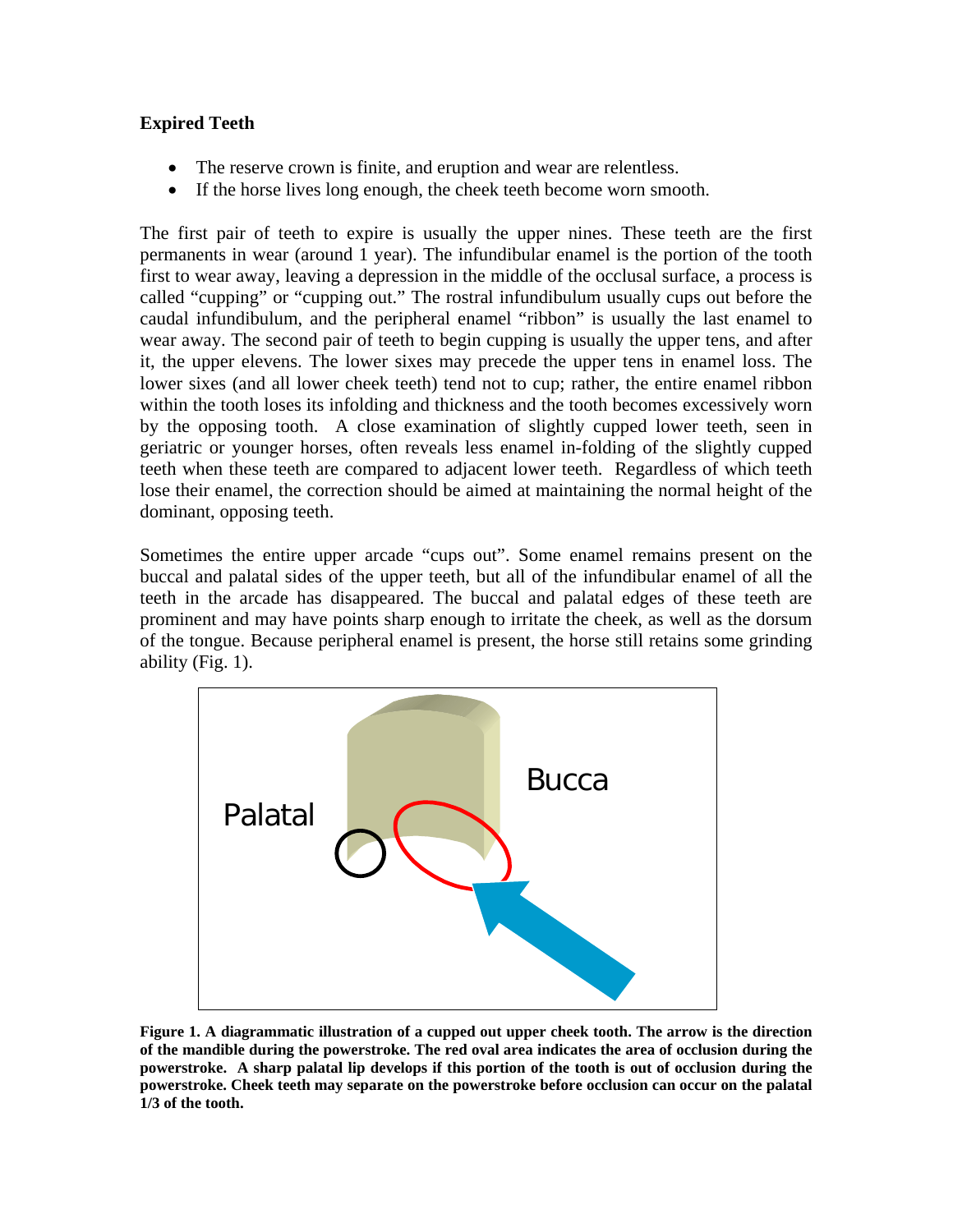To treat affected horses:

- Remove sharp points only from the buccal and palatal sides of the arcade. Avoid removing occlusal enamel unless a portion is dominant.
- Measure excursion to molar contact (EMC) distance. Incisor reduction is indicated when excursion to molar contact distance exceeds 18 to 20 mm.
- Excessive incisor reduction may increase occlusal forces, causing teeth edges to fracture. The average EMC distance for a 450 Kg horse is 12.3 mm, but avoid returning EMC to this distance, if the EMC is greater than 20 mm. A 1-mm incisor reduction, usually performed on the upper incisors, but may be divided into 0.5 mm reductions from the upper and lower incisors, may reduce the EMC by 4 to 5 mm. Repeat the 1-mm incisor reduction in 6 months after reassessing the wear of the cheek teeth.
- Horses with this type of wear pattern usually quid and have long fecal fiber length. If incisor reduction is indicated, mastication of high fiber food will not improve by floating only the cheek teeth.
- Worn out teeth that are loose and painful should be extracted (i.e., teeth affected with stage 3 and 4 periodontitis).

#### **Periodontal Disease**

The incidence of gingivitis, periodontal pocketing, and periodontitis increases as horses age, and is high in horses over 15 years old. Early detection and treatment is critical to sustaining teeth until the teeth no longer have enamel for grinding. Untreated periodontitis results in destruction of alveolar bone and tooth loss.

As upper cheek teeth begin to cup out, occlusal margins may fracture off, creating peripheral spaces that trap food, leading to gingivitis and periodontitis. Treatment is to smooth off the prominent remaining piece of tooth to eliminate sulci that can entrap food. Hand tools with a short (i.e., 1-inch) solid carbide blade can be used to smooth off a section of tooth, but for smoothing off the corner of a tooth, a rotating burr, either on a straight or right-angled shaft, is needed. Powdered metronidazole or doxycycline tablets should be applied to inflamed gingiva after slightly abrading the gingiva with a curette or gauze.

Food packs into the IPS because of diastema formation (plural = diastemata). Diastemata are classified as either open or closed (valved). Unlike valved diastemata, open diastemata have no tooth-to-tooth contact at the occlusal surface. Forage can cycle into and out of open diastemata, depending on the width of the space and the size of fibers in the forage, whereas valve diastemata always retain forage. Open diastemata form when compression between teeth is lost by eruption. Closed diastemata develop secondary to deviated or rotated teeth, or periodontal pockets at the IPS, when gingival recession and erosion of cementum create a space at the gingival margin. Both types of diastemata cause considerable pain when forage is trapped. Fermentation of trapped food by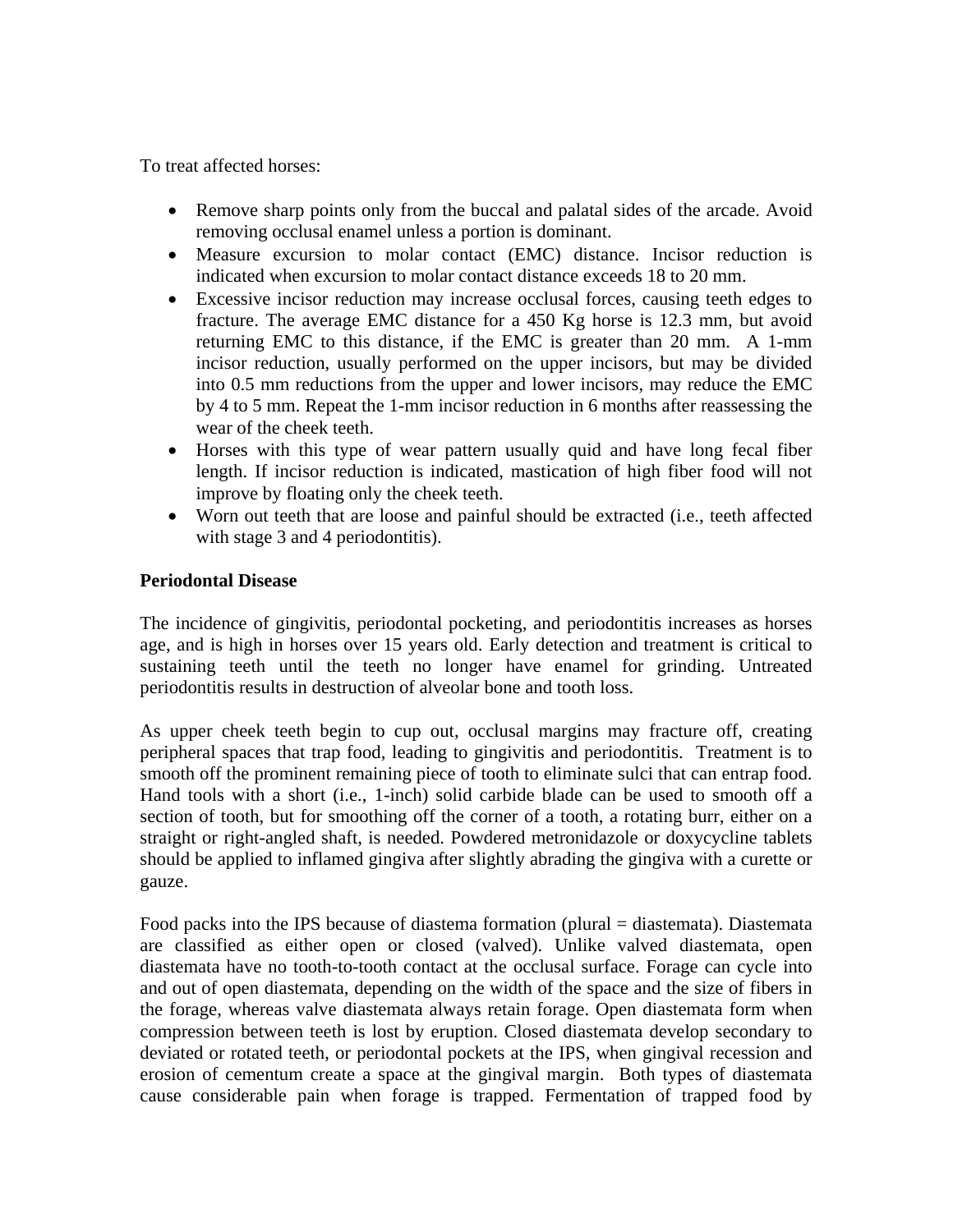anaerobic produces a characteristic foul odor, which may sometimes be noted only intermittently. Affected horses commonly quid.

Horses with diastemata can be treated by enlarging the diastemata (diastema burring) or by producing conditions favorable for healing of periodontal pockets, which entails removing trapped forage, cleaning the pockets, and preventing forage from re-entering the pockets.

#### Treatment:

- The pockets are cleaned using a combination of hand instruments and water spray or air abrasion.
- Cleaned pockets are filled with doxycycline gel (Doxirobe™ Pfizer) or plaster of Paris mixed with a small portion of powdered metronidazole or doxycyline tablets. Doxycycline gel is applied in liquid form and so is usually covered with impression material to hold it in place while it sets into a gel. If pockets can be kept free of food for several weeks, the gingiva may heal and be partially restored. The plaster sets in about 5 minutes and supplies a calcium rich, slowly dissolving, antibiotic-impregnated filler. Plaster of Paris is less expensive than doxycycline gel and is retained longer.
- Diastema burring should be done on selected cases after other treatments have failed to control periodontitis. Teeth should be stable and should have some grinding ability left. Diastema burring is discussed in another paper published in the proceedings of this meeting.
- Changing the diet to processed hays (i.e., chopped or coarsely ground hay) reduces the likelihood of forage retention in the diastema.
- Weekly lavage of the mouth with dilute chlorhexidine, preferably chlorhexidine gluconate (10 mL in 1 gallon water) controls periodontitis for an extended time.

#### **Incisor Reduction**

About one percent of horses that I have examined during the last 4 years, that had normally shaped incisors, required incisor shortening. All the horses were at least 12 years old. About 10% of horses require incisor leveling, because one or more incisors is missing, malerupted, or abnormally worn (causing incisor slant). To determine if incisor shortening is needed, the EMC distance(s) should be measured. To measure the EMC distance, the following steps are followed:

- The horse's chin is elevated to eye level with one hand placed under the chin (Fig. 2).
- Starting with the mandible in the normal resting position (Fig. 3), the mandible is pushed to one side until the upper and lower incisors begin to separate. This distance between the resting position and the point at which the incisors begin to separate is measured using the center points as a marker (Fig. 4). The center points are the IPSs of the central (101/201 and 301/401) incisors.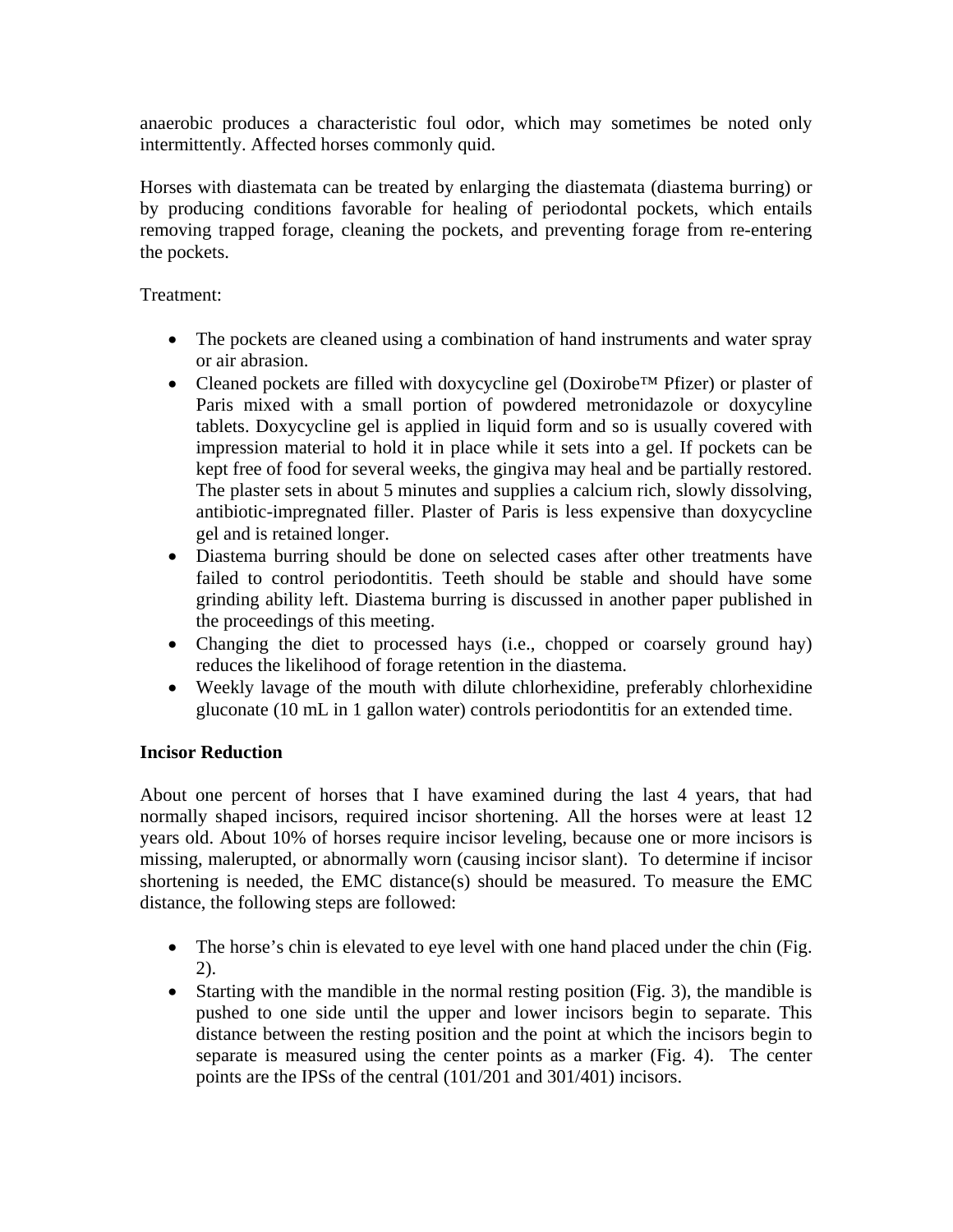

**Figure 2. Hand positions for measuring EMC** 

- This step is repeated by pushing the mandible to opposite side.
- These measurements represent the part of the chewing cycle in which the incisors are in occlusion. The average distance (to one side) (obtained by measuring this distance in about 2000 horses by the author) is 12.3 mm [standard deviation (SD)  $= 3.1$  mm]. These horses had normally shaped incisors, were a known age and had no or minimal cheek teeth malocclusions.
- 12.3 mm is the mean EMC distance for a 450Kg horse. Large breed horses have longer heads and thus have a slightly greater EMC distance (i.e., about 15 mm), because the incisors are farther from the temporomandibular joint. Miniature horses have a shorter mean EMC distance (i.e., 5-6 mm).
- The EMC distance can be used to determine if an incisor reduction is needed. Horses with an EMC 3 SD above the mean are considered candidates for incisor reduction. Some caveats are as follows:



**Figure 3. In the photograph on the left, both upper and lower incisors are in the resting position. The IPS between 301/401(lower center point) is centered directly below the IPS between 101/201 (upper center point). The IPS between 301/401 in the right picture is offset about 2 mm to the horse's left. About 20 to 25% of horses have offset center points, even though the labial borders of the upper and lower corner incisors are flush. In the example, above the left borders are flush, but the right borders are not.**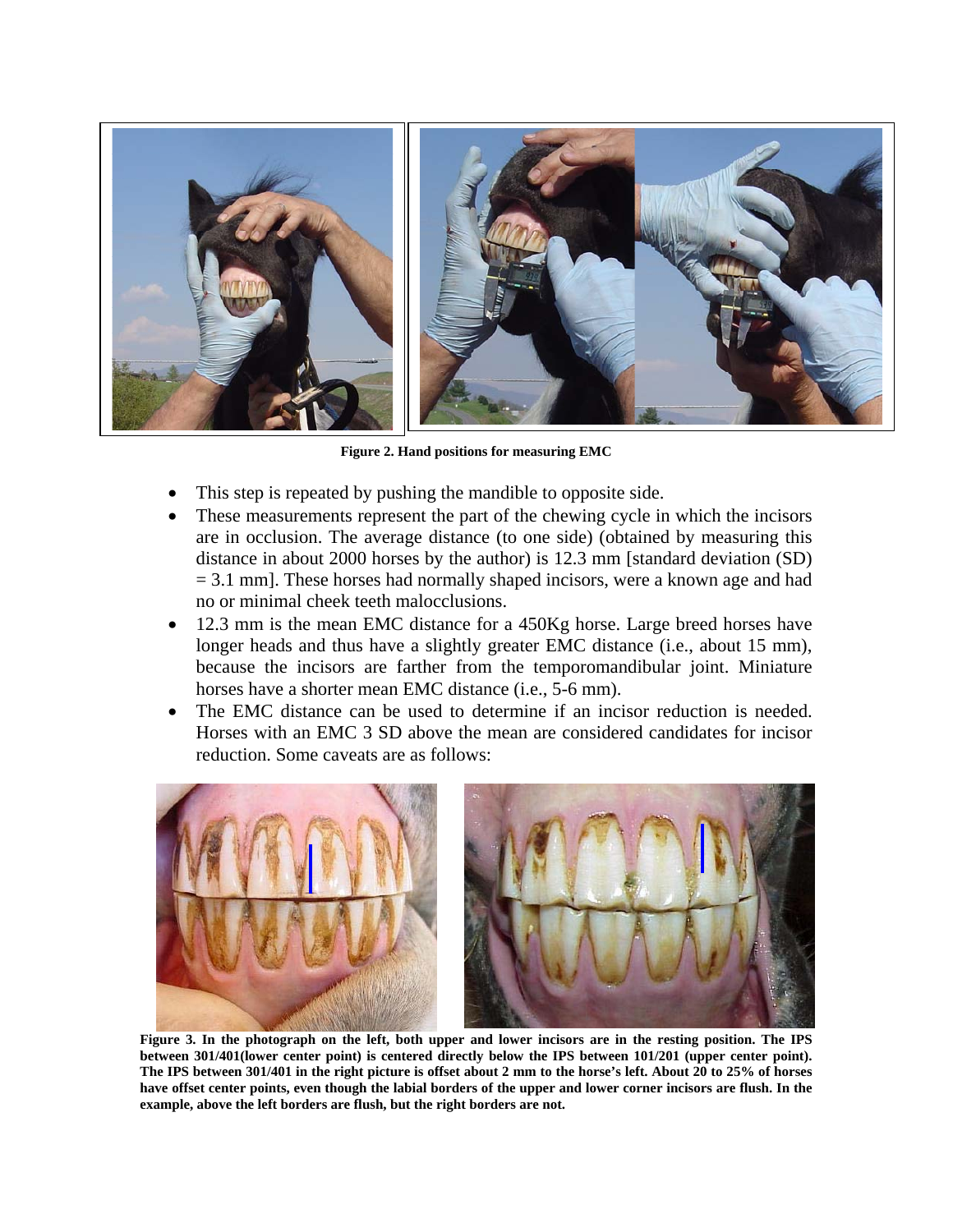- o Reductions should be limited to a maximum of 3 mm per total reduction to minimize the chance of pulpal exposure. The reduction may be divided between the upper and lower incisors.
- o A horse with an EMC of 18 to 24 mm may need an incisor reduction, if it has other signs of dental problems, such as decreased cheek teeth angle of occlusion (AO), quidding, or long-stem fiber in the manure, even after being floated.
- o The change in the EMC per 1 mm reduction is about 3.5 to 4 mm for horses with a normal AO, but can be as much a 6 mm if the AO is 10 degrees. The flatter the angle of occlusion, the more the EMC is reduced for each millimeter the incisors are shortened. A little reduction goes a long way, and I recommend changing the EMC no more than 8-10 mm during one session.



**Figure 4. Same horse in Figure 3- right side. EMC distance is measured from position on the upper incisors directly above the resting point of the IPS between 301/401 (blue line). Measure from the blue line to the red line, which represents the position of IPS between 301/401 when the upper and lower incisors begin to separate. The left and right distances are equal, each measuring 11 mm. If measurement is made from IPS to IPS, the difference between right and left distances is about 4 mm**.

The horse has a DOA (decreased angle of occlusion) if the EMC distance is excessive (i.e., 20 mm or more) or if the incisors separate only two mm or less for every 1 cm of excursion past molar contact. In either case, the incisors should be reduced, if most of the teeth still contain some enamel. The angle of occlusion may return to normal if sufficient reserve crown is present.

#### **Step or Wave Mouth**

A wave-mouth or step-mouth in a geriatric horse usually develops secondary to loss of teeth, when the opposing teeth are not reduced regularly. Tall teeth can be reduced 3 to 4 mm per reduction or back to the height of adjacent, normal teeth, if the shortening does not exceed 4 mm. If long-standing, a wave-mouth or step-mouth can be only partially corrected. Even in old horses, it is possible, although unlikely, for a viable pulp horn to project above the gingival margin, and for this reason, overall crown reduction should be limited to 3 to 4 mm. Additionally, undetectable indirect pulp exposure can occur via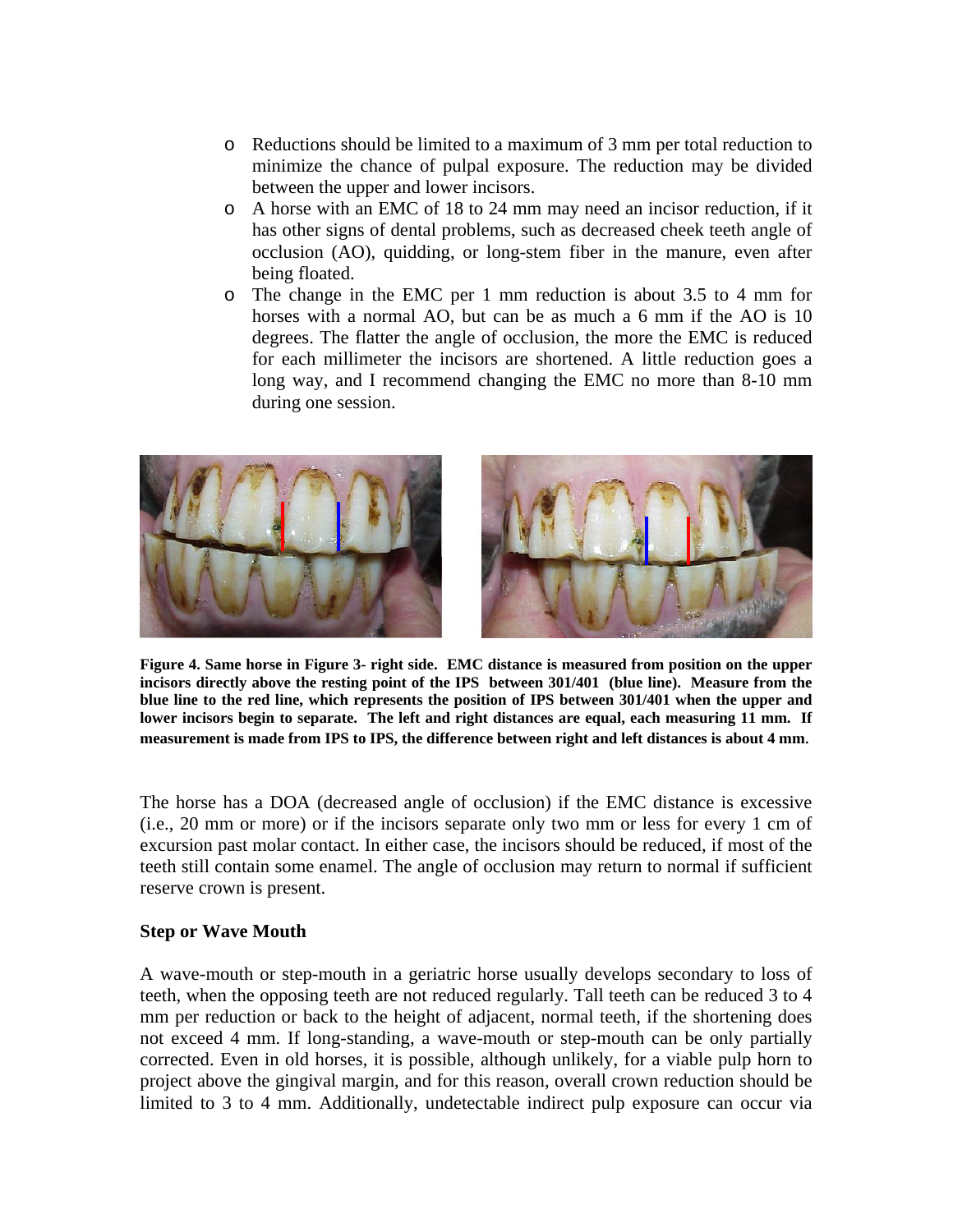thermal insult, if the reduction comes within 2 mm of the pulp horn. Tall teeth that occlude against expired teeth should be reduced only enough to eliminate occlusion. After reduction of a wave, the mandible increases its rostral/caudal motion sometimes restoring occlusion on the rostral edge of the tall teeth. This "newly acquired" occlusion should be eliminated because it places too much grinding force on a small portion of the arcade. Remember:

- Vigorous floating of tall teeth may loosen the tooth. Motorized floats using solid carbide or diamond wheels are less likely to loosen teeth.
- Tall teeth opposing a totally worn out tooth (worn down to gingiva) should be reduced enough to allow forage to travel unimpeded through the mouth.
- Short teeth have no reserve crown, and so, a normal clinical crown cannot be reestablished.
- The primary goal of reducing a step-mouth or wave-mouth is to make the horse comfortable.
- Avoid heroic treatments.
- Consider spacing the treatment over several visits.

## **Sedation**

Old horses usually do not need heavy sedation for treatment of dental disease, unless the disease is painful. Horses that require dental extraction because of grade 3 or 4 periodontitis, often need a large dose of butorphanol to ameliorate pain enough just to apply the extractors, even though the affected tooth is easily removed. The head should be supported, but the atlantooccipital joint should not be so overextended that the horse collapses.

- Ascultate the heart to detect cardiac abnormalities that may preclude the use of sedation.
- Decrease the dose administered to old horses; administering small doses, as needed, is better than administering one large dose. Butorphanol's analgesic effect lasts about 10 minutes.
- An old horse may not appear to be heavily sedated while receiving dental work, but the horse may be unable to stand when left unstimulated.
- 10 to 20 mg yohimbine or 100 to 200 mg tolazoline usually reverses an alpha-2 agonist enough to allow the horse to walk. My initial dose for reversal is 1 to 2 mg yohimbine per 100 lbs or 10 to 20 mg tolazoline per 100 lbs. I may give additional reversal agent in 15 minutes, if indicated, at one-half the initial dosage.

## **Client Education**

Explain to owners what you can and cannot do for the geriatric horse. Dental corrections may be a small part of the overall care of these horses. Proper diet is a large part of keeping a geriatric horse healthy, when its ability to grind feed is reduced or absent. Remember: